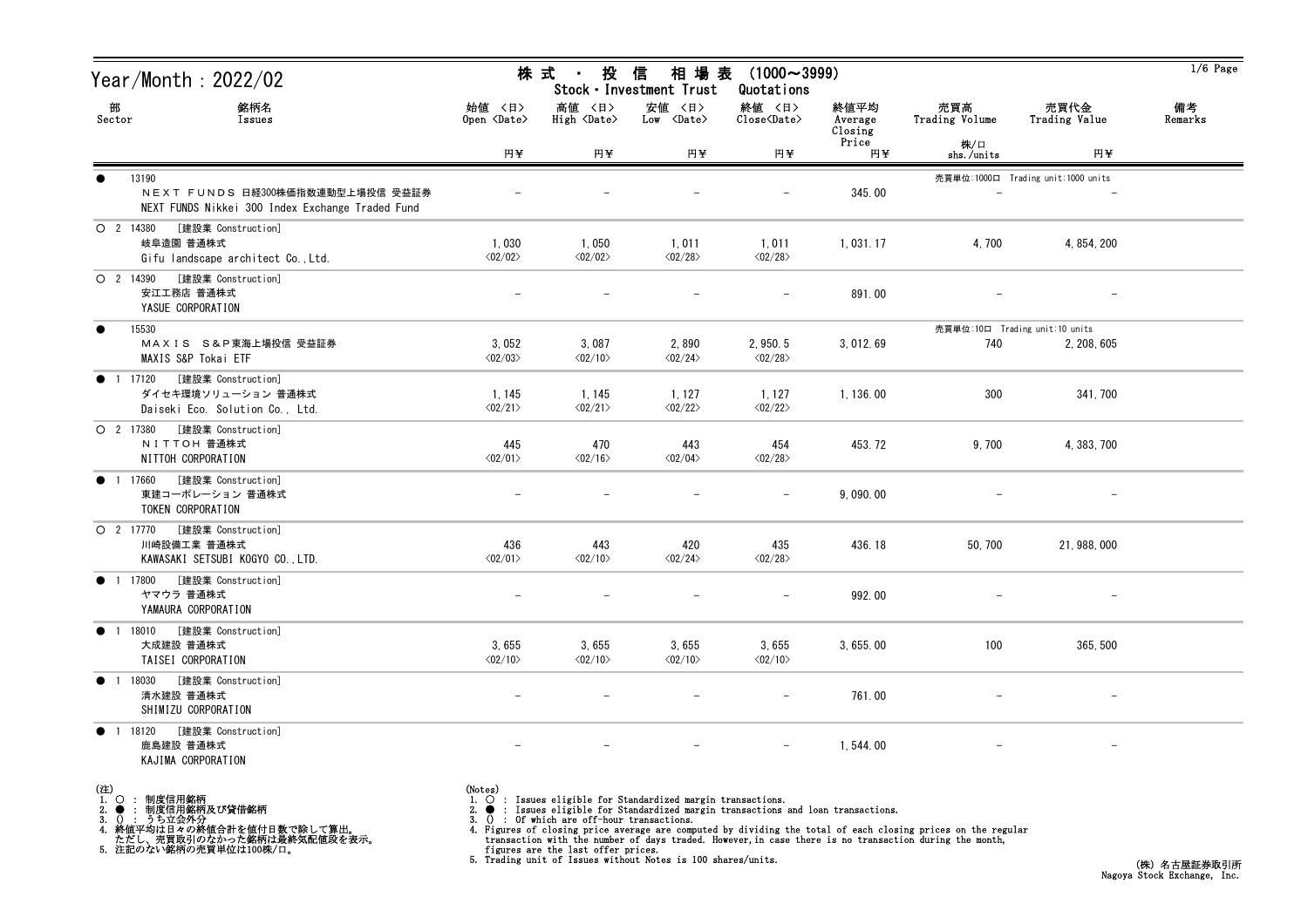| Year/Month : 2022/02                                                                                                                                                    | 株 式<br>投<br>信<br>相 場 表<br>$(1000 \sim 3999)$<br>$\sim$ 10 $\pm$<br>Stock · Investment Trust<br>Quotations |                                                                             |                                                                                                                                                               |                                  |                            |                                                                                                                                                                                                                        |                                 | $2/6$ Page    |
|-------------------------------------------------------------------------------------------------------------------------------------------------------------------------|-----------------------------------------------------------------------------------------------------------|-----------------------------------------------------------------------------|---------------------------------------------------------------------------------------------------------------------------------------------------------------|----------------------------------|----------------------------|------------------------------------------------------------------------------------------------------------------------------------------------------------------------------------------------------------------------|---------------------------------|---------------|
| 部<br>銘柄名<br>Sector<br>Issues                                                                                                                                            | 始値 〈日〉<br>Open <date></date>                                                                              | 高値 〈日〉<br>High <date></date>                                                | 安値 〈日〉<br>$Low \langle Date \rangle$                                                                                                                          | 終値 〈日〉<br>Close <date></date>    | 終値平均<br>Average<br>Closing | 売買高<br>Trading Volume                                                                                                                                                                                                  | 売買代金<br>Trading Value           | 備考<br>Remarks |
|                                                                                                                                                                         | 円半                                                                                                        | 円半                                                                          | 円半                                                                                                                                                            | 円半                               | Price<br>円半                | 株/口<br>shs./units                                                                                                                                                                                                      | 円半                              |               |
| [建設業 Construction]<br><b>2</b> 18690<br>名工建設 普通株式<br>MEIKO CONSTRUCTION CO., LTD.                                                                                       | 1, 225<br>$\langle 02/01 \rangle$                                                                         | 1, 230<br>$\langle 02/01 \rangle$                                           | 1, 195<br>$\langle 02/21 \rangle$                                                                                                                             | 1,204<br>$\langle 02/28 \rangle$ | 1, 202. 28                 | 25,600                                                                                                                                                                                                                 | 30, 812, 600                    |               |
| [建設業 Construction]<br>$\bullet$ 1<br>18700<br>矢作建設工業 普通株式<br>YAHAGI CONSTRUCTION CO., LTD.                                                                              |                                                                                                           |                                                                             |                                                                                                                                                               | $\overline{\phantom{a}}$         | 783.00                     |                                                                                                                                                                                                                        | $\hspace{0.1mm}-\hspace{0.1mm}$ |               |
| [建設業 Construction]<br>• 1 18780<br>大東建託 普通株式<br>DAITO TRUST CONSTRUCTION CO., LTD.                                                                                      |                                                                                                           |                                                                             |                                                                                                                                                               |                                  | 12, 720.00                 |                                                                                                                                                                                                                        |                                 |               |
| <b>2</b> 18920<br>[建設業 Construction]<br>徳倉建設 普通株式<br>Tokura Construction Co., Ltd.                                                                                      | 3,430<br>$\langle 02/04 \rangle$                                                                          | 3,450<br>$\langle 02/08 \rangle$                                            | 3,055<br>$\langle 02/24 \rangle$                                                                                                                              | 3,085<br>$\langle 02/28 \rangle$ | 3, 298.50                  | 5,400                                                                                                                                                                                                                  | 17, 676, 500                    |               |
| [建設業 Construction]<br>18930<br>$\bullet$ 1<br>五洋建設 普通株式<br>PENTA-OCEAN CONSTRUCTION CO., LTD.                                                                           | 630<br>$\langle 02/18 \rangle$                                                                            | 630<br>$\langle 02/18 \rangle$                                              | 630<br>$\langle 02/18 \rangle$                                                                                                                                | 630<br>$\langle 02/18 \rangle$   | 630.00                     | 300                                                                                                                                                                                                                    | 189,000                         |               |
| [建設業 Construction]<br>19280<br>$\bullet$<br>積水ハウス 普通株式<br>Sekisui House, Ltd.                                                                                           |                                                                                                           |                                                                             |                                                                                                                                                               |                                  | 2,346.00                   |                                                                                                                                                                                                                        |                                 |               |
| [建設業 Construction]<br>$\bullet$ 1<br>19460<br>トーエネック 普通株式<br>TOENEC CORPORATION                                                                                         |                                                                                                           |                                                                             |                                                                                                                                                               |                                  | 3,560.00                   |                                                                                                                                                                                                                        | $\overline{\phantom{m}}$        |               |
| [食料品 Foods]<br>● 1 20530<br>中部飼料 普通株式<br>CHUBU SHIRYO CO., LTD.                                                                                                         |                                                                                                           |                                                                             |                                                                                                                                                               |                                  | 1,052.00                   |                                                                                                                                                                                                                        |                                 |               |
| ● 1 21390 [サービス業 Services]<br>中広 普通株式<br>CHUCO CO., LTD.                                                                                                                |                                                                                                           |                                                                             |                                                                                                                                                               | $\overline{\phantom{m}}$         | 394.00                     |                                                                                                                                                                                                                        |                                 |               |
| [サービス業 Services]<br>1 21690<br>$\bullet$<br>CDS 普通株式<br>CDS Co., Ltd.                                                                                                   |                                                                                                           |                                                                             |                                                                                                                                                               |                                  | 1,588.00                   |                                                                                                                                                                                                                        |                                 |               |
| $O$ 2 21850<br>[サービス業 Services]<br>シイエム・シイ 普通株式<br>CMC CORPORATION                                                                                                      |                                                                                                           |                                                                             |                                                                                                                                                               |                                  | 1, 233.00                  |                                                                                                                                                                                                                        |                                 |               |
| [食料品 Foods]<br>● 1 22070<br>名糖産業 普通株式<br>Meito Sangyo Co., Ltd.                                                                                                         |                                                                                                           |                                                                             |                                                                                                                                                               |                                  | 1,682.00                   |                                                                                                                                                                                                                        |                                 |               |
| (注)<br>1.<br>$\circ$<br>制度信用銘柄<br>1. ) ・ FB受信用銘柄及び貸借銘柄<br>3. ● : 制度信用銘柄及び貸借銘柄<br>4. 終値平均は日々の終値合計を値付日数で除して算出。<br>・ ただし、売買取引のなかった銘柄は最終気配値段を表示。<br>5. 注記のない銘柄の売買単位は100株/口。 | (Notes)<br>$\Omega$<br>3.                                                                                 | : Of which are off-hour transactions.<br>figures are the last offer prices. | $\overrightarrow{O}$ : Issues eligible for Standardized margin transactions.<br>: Issues eligible for Standardized margin transactions and loan transactions. |                                  |                            | 4. Figures of closing price average are computed by dividing the total of each closing prices on the regular<br>transaction with the number of days traded. However, in case there is no transaction during the month, |                                 |               |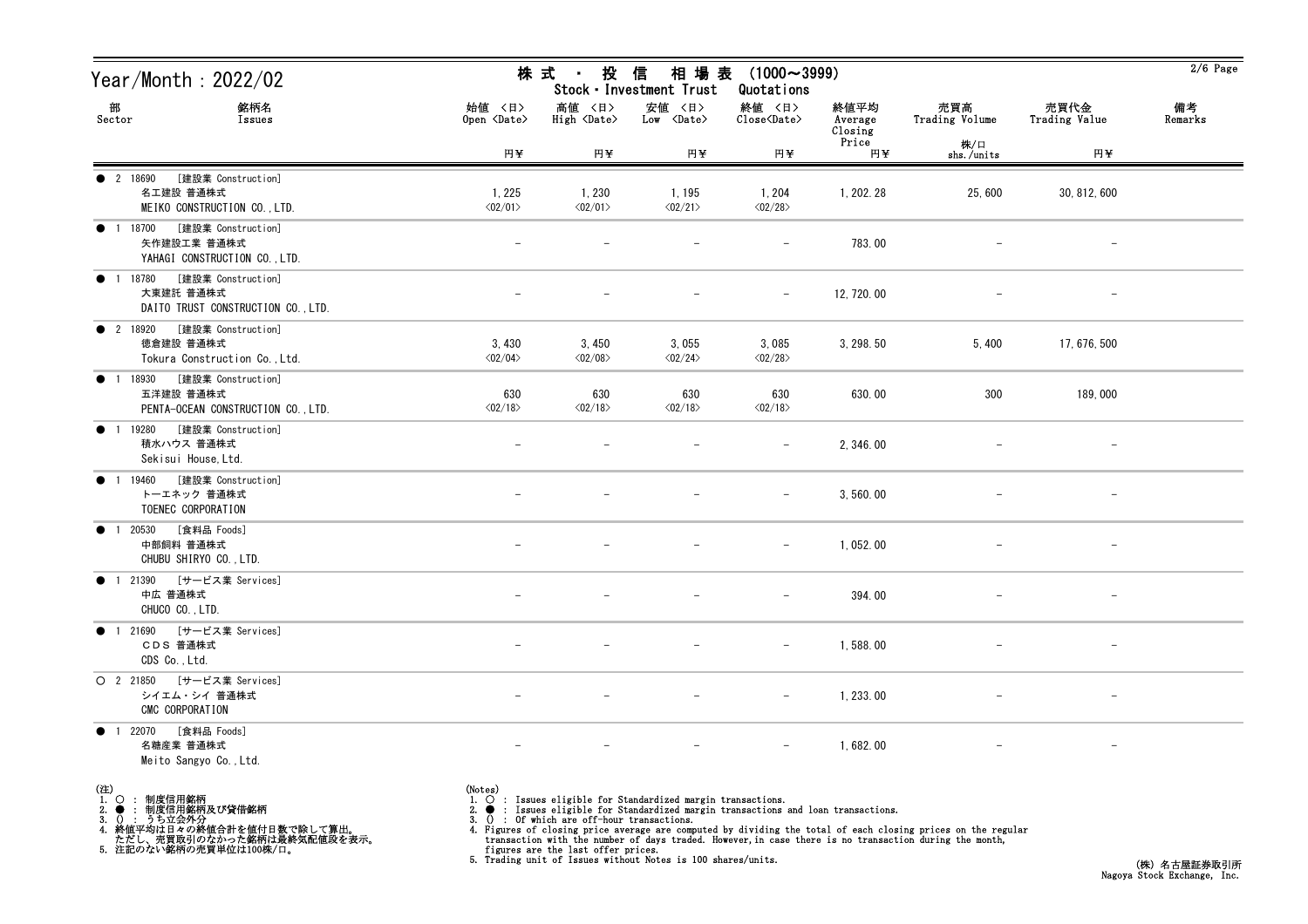| Year/Month: 2022/02                                                                               | 株 式<br>投<br>信<br>相 場 表<br>$(1000 \sim 3999)$<br>$\blacksquare$<br>Stock · Investment Trust<br>Quotations |                                  |                                      |                                                    |                            |                          |                          |               |
|---------------------------------------------------------------------------------------------------|----------------------------------------------------------------------------------------------------------|----------------------------------|--------------------------------------|----------------------------------------------------|----------------------------|--------------------------|--------------------------|---------------|
| 部<br>銘柄名<br>Sector<br>Issues                                                                      | 始値 〈日〉<br>Open <date></date>                                                                             | 高値 〈日〉<br>High <date></date>     | 安値 〈日〉<br>$Low \langle Date \rangle$ | 終値 〈日〉<br>$\text{Close}\langle \text{Date}\rangle$ | 終値平均<br>Average<br>Closing | 売買高<br>Trading Volume    | 売買代金<br>Trading Value    | 備考<br>Remarks |
|                                                                                                   | 円半                                                                                                       | 円半                               | 円半                                   | 円半                                                 | Price<br>円半                | 株/口<br>shs./units        | 円半                       |               |
| [食料品 Foods]<br>● 1 22090<br>井村屋グループ 普通株式<br>IMURAYA GROUP CO., LTD.                               |                                                                                                          |                                  |                                      | $\overline{\phantom{m}}$                           | 2, 297.00                  |                          | $\overline{\phantom{a}}$ |               |
| [食料品 Foods]<br>O 2 22240<br>コモ 普通株式<br>COMO CO., LTD                                              |                                                                                                          |                                  |                                      | $-$                                                | 2, 748.00                  | $\overline{\phantom{m}}$ | $-$                      |               |
| [サービス業 Services]<br>O 1 24240<br>ブラス 普通株式<br>Brass Corporation                                    |                                                                                                          |                                  |                                      |                                                    | 641.00                     |                          |                          |               |
| [サービス業 Services]<br><b>1</b> 24530<br>ジャパンベストレスキューシステム 普通株式<br>Japan Best Rescue System Co., Ltd. |                                                                                                          |                                  |                                      | $\overline{\phantom{m}}$                           | 1,084.00                   |                          |                          |               |
| [サービス業 Services]<br>● 1 24850<br>ティア 普通株式<br>TEAR Corporation                                     |                                                                                                          |                                  |                                      | $\overline{\phantom{m}}$                           | 429.00                     |                          | $\overline{\phantom{m}}$ |               |
| [食料品 Foods]<br>1 25030<br>$\bullet$<br>キリンホールディングス 普通株式<br>Kirin Holdings Company, Limited        | 1,931<br>$\langle 02/24 \rangle$                                                                         | 1,931<br>$\langle 02/24 \rangle$ | 1,860<br>$\langle 02/24 \rangle$     | 1,900<br>$\langle 02/25 \rangle$                   | 1,880.00                   | 700                      | 1, 335, 800              |               |
| [食料品 Foods]<br><b>1</b> 25400<br>養命酒製造 普通株式<br>YOMEISHU SEIZO CO., LTD.                           | $\overline{\phantom{m}}$                                                                                 |                                  |                                      | $-$                                                | 1, 775.00                  |                          | $\overline{\phantom{m}}$ |               |
| [食料品 Foods]<br>$O$ 2 25510<br>マルサンアイ 普通株式<br>MARUSAN-AI CO., LTD.                                 | 3,885<br>$\langle 02/01 \rangle$                                                                         | 3,970<br>$\langle 02/07 \rangle$ | 3,855<br>$\langle 02/21 \rangle$     | 3,900<br>$\langle 02/28 \rangle$                   | 3, 892.00                  | 7,100                    | 27, 630, 500             |               |
| O 1 26860 [小売業 Retail Trade]<br>ジーフット 普通株式<br>GFOOT CO., LTD.                                     |                                                                                                          |                                  |                                      |                                                    | 301.00                     |                          | $-$                      |               |
| ● 1 27220 [小売業 Retail Trade]<br>アイケイ 普通株式<br>I.K Co., Ltd.                                        | $-$                                                                                                      |                                  | $\qquad \qquad -$                    | $-$                                                | 412.00                     | $-$                      | $ \,$                    |               |
| 1 27340 [小売業 Retail Trade]<br>$\bullet$<br>サーラコーポレーション 普通株式<br>SALA CORPORATION                   |                                                                                                          |                                  |                                      |                                                    | 667.00                     |                          |                          |               |
| 〇 1 27530 [小売業 Retail Trade]<br>あみやき亭 普通株式<br>AMIYAKI TEI CO., LTD                                |                                                                                                          |                                  |                                      | $-$                                                | 3, 030.00                  |                          |                          |               |

- (注)<br>1. ○<br>2. ●<br>3. ① 1. ○ : 制度信用銘柄
- 

2. ● : 制度信用銘柄及び貸借銘柄<br>3. () : うち立会外分<br>4. 終値平均は日々の終値合計を値付日数で除して算出。<br>ただし、売買取引のなかった銘柄は最終気配値段を表示。<br>5. 注記のない銘柄の売買単位は100株/口。

(Notes)<br>1. ○ : Issues eligible for Standardized margin transactions.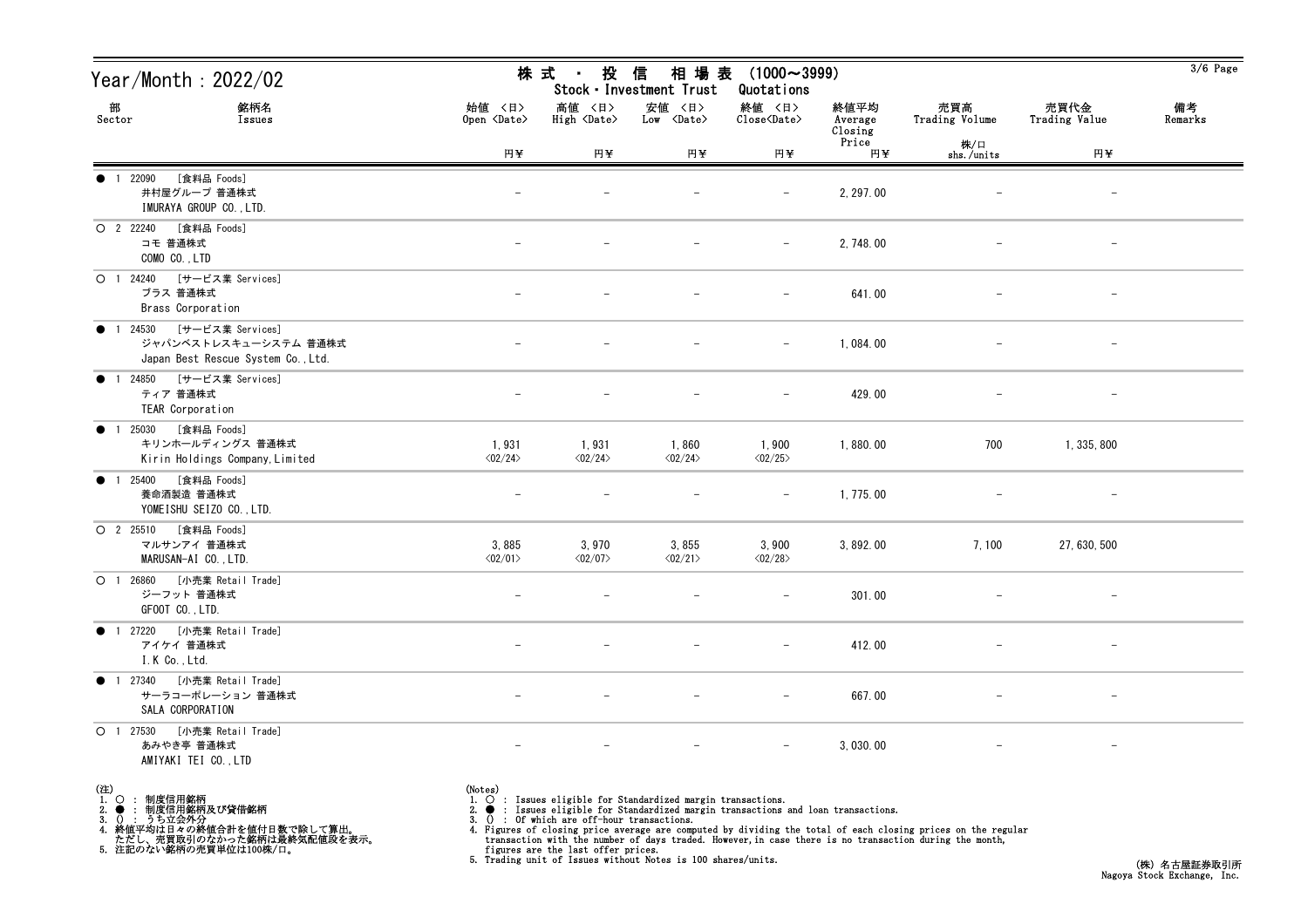| Year/Month: 2022/02                                                                                  | 相場表<br>株 式<br>投<br>信<br>$(1000 \sim 3999)$<br>$\sim 100$<br>Stock · Investment Trust<br>Quotations |                                       |                                   |                                   |                            |                       |                             |               |
|------------------------------------------------------------------------------------------------------|----------------------------------------------------------------------------------------------------|---------------------------------------|-----------------------------------|-----------------------------------|----------------------------|-----------------------|-----------------------------|---------------|
| 部<br>銘柄名<br>Sector<br>Issues                                                                         | 始值 〈日〉<br>Open <date></date>                                                                       | 高値 〈日〉<br>$High \langle Date \rangle$ | 安値 〈日〉<br>$Low \leq 0ate$         | 終値 〈日〉<br>Close <date></date>     | 終値平均<br>Average<br>Closing | 売買高<br>Trading Volume | 売買代金<br>Trading Value       | 備考<br>Remarks |
|                                                                                                      | 円半                                                                                                 | 円半                                    | 円半                                | 円半                                | Price<br>円半                | 株/口<br>shs./units     | 円半                          |               |
| [小売業 Retail Trade]<br>$O$ 2 27780<br>パレモ・ホールディングス 普通株式<br>PALEMO HOLDINGS CO., LTD.                  |                                                                                                    |                                       |                                   | $\overline{\phantom{m}}$          | 124.00                     |                       |                             |               |
| [小売業 Retail Trade]<br>O 2 27800<br>コメ兵ホールディングス 普通株式<br>Komehyo Holdings Co., Ltd.                    |                                                                                                    |                                       |                                   | $\overline{\phantom{a}}$          | 1,667.00                   |                       |                             |               |
| [食料品 Foods]<br>$O$ 2 28060<br>ユタカフーズ 普通株式<br>YUTAKA FOODS CORPORATION                                |                                                                                                    |                                       |                                   | $\overline{\phantom{a}}$          | 1,879.00                   |                       |                             |               |
| [食料品 Foods]<br>1 28110<br>$\bullet$<br>カゴメ 普通株式<br>KAGOME CO., LTD.                                  |                                                                                                    |                                       |                                   | $\overline{\phantom{m}}$          | 3,070.00                   |                       |                             |               |
| [食料品 Foods]<br><b>2</b> 29020<br>太陽化学 普通株式<br>TAIYO KAGAKU CO., LTD.                                 | 1, 711<br>$\langle 02/01 \rangle$                                                                  | 1,780<br>$\langle 02/10 \rangle$      | 1,701<br>$\langle 02/03 \rangle$  | 1,727<br>$\langle 02/28 \rangle$  | 1, 739.50                  | 136, 300<br>(500)     | 237, 675, 050<br>(863, 150) |               |
| $O$ 2 29830<br>[不動産業 Real Estate]<br>アールプランナー 普通株式<br>Arr Planner Co., Ltd.                          | 1,800<br>$\langle 02/03 \rangle$                                                                   | 1,800<br>$\langle 02/03 \rangle$      | 1,800<br>$<02/03>$                | 1,800<br>$\langle 02/03 \rangle$  | 1,800.00                   | 100                   | 180,000                     |               |
| [小売業 Retail Trade]<br>30280<br>$\bullet$<br>アルペン 普通株式<br>Alpen Co., Ltd                              |                                                                                                    |                                       |                                   |                                   | 2, 113.00                  |                       |                             |               |
| $O$ 2 30660<br>[小売業 Retail Trade]<br>JBイレブン 普通株式<br>JB ELEVEN CO., LTD.                              | 698<br>$\langle 02/01 \rangle$                                                                     | 727<br>$\langle 02/21 \rangle$        | 695<br>$\langle 02/02 \rangle$    | 724<br>$\langle 02/28 \rangle$    | 712.67                     | 65,000                | 46, 424, 300                |               |
| [小売業 Retail Trade]<br>• 1 30860<br>J. フロント リテイリング 普通株式<br>J. FRONT RETAILING Co., Ltd.               | 1,059<br>$\langle 02/17 \rangle$                                                                   | 1,059<br>$\langle 02/17 \rangle$      | 979<br>$\langle 02/24 \rangle$    | 979<br>$\langle 02/24 \rangle$    | 1,019.00                   | 200                   | 203, 800                    |               |
| [小売業 Retail Trade]<br>$O$ 1 30910<br>ブロンコビリー 普通株式<br>BRONCO BILLY Co., LTD.                          | 2, 224<br>$\langle 02/02 \rangle$                                                                  | 2, 275<br>$\langle 02/08 \rangle$     | 2, 224<br>$\langle 02/02 \rangle$ | 2, 275<br>$\langle 02/08 \rangle$ | 2, 249.50                  | 300                   | 677, 400                    |               |
| [輸送用機器 Transportation Equipment]<br>1 31160<br>$\bullet$<br>トヨタ紡織 普通株式<br>TOYOTA BOSHOKU CORPORATION |                                                                                                    |                                       |                                   |                                   | 2,096.00                   |                       |                             |               |



(Notes)<br>1. ○ : Issues eligible for Standardized margin transactions.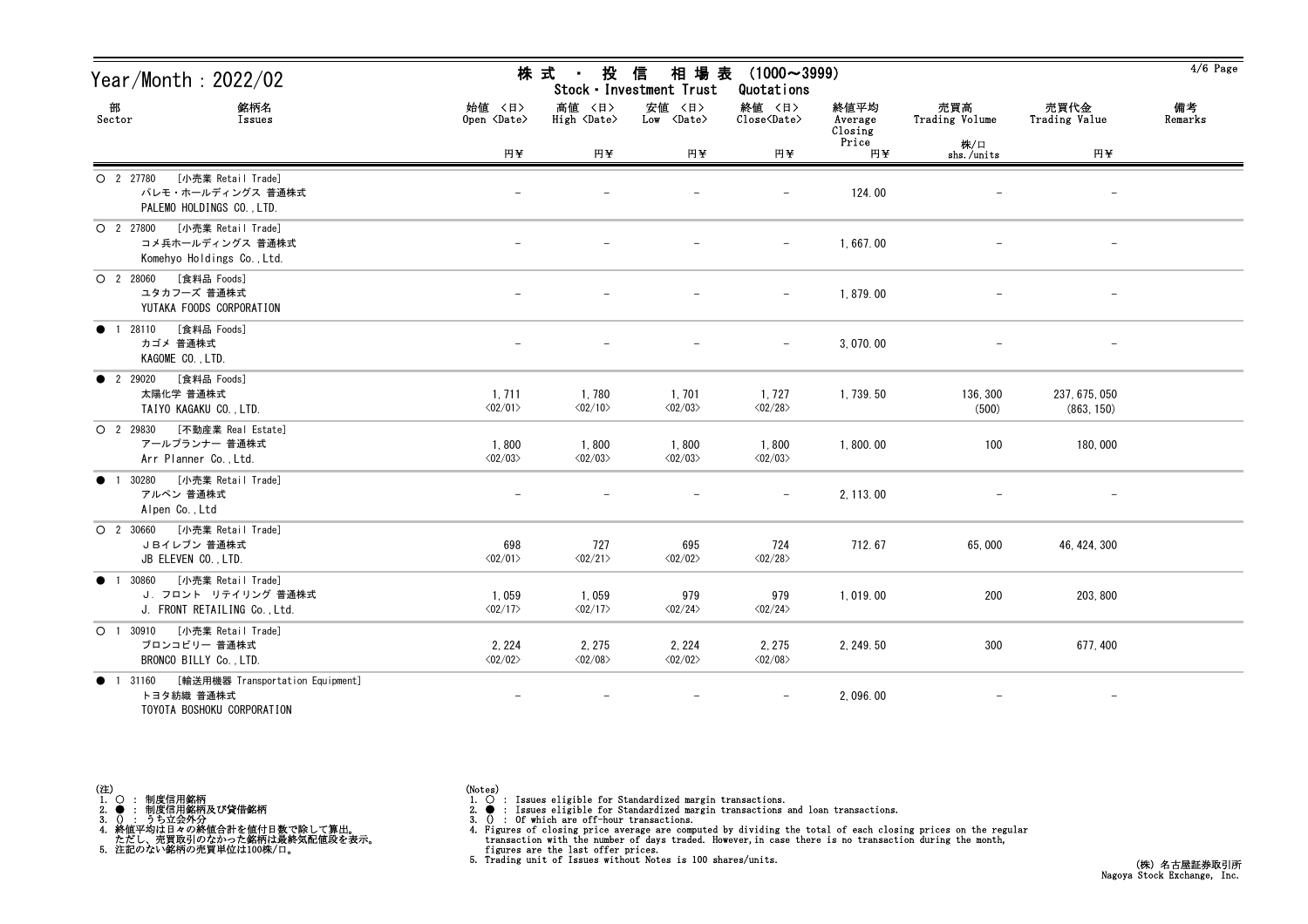| Year/Month : 2022/02                                                                                                                    | 株式<br>投<br>相場表<br>信<br>$(1000 \sim 3999)$<br>$\blacksquare$<br>Stock · Investment Trust<br>Quotations |                                  |                                      |                                                    |                            |                          |                          |               |
|-----------------------------------------------------------------------------------------------------------------------------------------|-------------------------------------------------------------------------------------------------------|----------------------------------|--------------------------------------|----------------------------------------------------|----------------------------|--------------------------|--------------------------|---------------|
| 部<br>銘柄名<br>Sector<br>Issues                                                                                                            | 始値 〈日〉<br>Open <date></date>                                                                          | 高値<br>〈日〉<br>High <date></date>  | 安値 〈日〉<br>$Low \langle Date \rangle$ | 終値 〈日〉<br>$\text{Close}\langle \text{Date}\rangle$ | 終値平均<br>Average<br>Closing | 売買高<br>Trading Volume    | 売買代金<br>Trading Value    | 備考<br>Remarks |
|                                                                                                                                         | 円半                                                                                                    | 円半                               | 円半                                   | 円半                                                 | Price<br>円半                | 株/口<br>shs./units        | 円半                       |               |
| [小売業 Retail Trade]<br>O 2 31840<br>ICDAホールディングス 普通株式<br>International Conglomerate of Distribution for<br>Automobile Holdings Co., Ltd. |                                                                                                       |                                  |                                      |                                                    | 2,507.00                   |                          | $\overline{\phantom{m}}$ |               |
| [小売業 Retail Trade]<br>31860<br>$\bullet$ 1<br>ネクステージ 普通株式<br>NEXTAGE Co., Ltd.                                                          | 2,681<br>$\langle 02/08 \rangle$                                                                      | 2,681<br>$\langle 02/08 \rangle$ | 2,681<br>$\langle 02/08 \rangle$     | 2,681<br>$\langle 02/08 \rangle$                   | 2,681.00                   | 200                      | 536, 200                 |               |
| [繊維製品 Textiles & Apparels]<br>O <sub>1</sub><br>32020<br>ダイトウボウ 普通株式<br>Daitobo Co., Ltd.                                               | $\overline{\phantom{m}}$                                                                              | $\overline{\phantom{0}}$         |                                      | $\overline{\phantom{m}}$                           | 89.00                      | $\overline{\phantom{0}}$ | $\overline{\phantom{a}}$ |               |
| [繊維製品 Textiles & Apparels]<br>32050<br>$\bullet$<br>ダイドーリミテッド 普通株式<br>DAIDOH LIMITED                                                    |                                                                                                       |                                  |                                      |                                                    | 145.00                     |                          |                          |               |
| [小売業 Retail Trade]<br>32210<br>$\bullet$ 1<br>ヨシックスホールディングス 普通株式<br>Yossix Holdings Co., Ltd.                                           | 2,058<br>$\langle 02/02 \rangle$                                                                      | 2,058<br>$\langle 02/02 \rangle$ | 2,058<br>$\langle 02/02 \rangle$     | 2,058<br>$\langle 02/02 \rangle$                   | 2, 058.00                  | 100                      | 205, 800                 |               |
| [不動産業 Real Estate]<br>32320<br>$\bullet$ 1<br>三重交通グループホールディングス 普通株式<br>Mie Kotsu Group Holdings, Inc.                                   |                                                                                                       |                                  |                                      |                                                    | 463.00                     |                          | $\overline{\phantom{m}}$ |               |
| [不動産業 Real Estate]<br>32520<br>$\bullet$<br>地主 普通株式<br>JINUSHI Co., Ltd.                                                                |                                                                                                       |                                  |                                      | $\overline{\phantom{m}}$                           | 1,794.00                   |                          | $\qquad \qquad -$        |               |
| [卸売業 Wholesale Trade]<br><b>2</b> 33200<br>クロスプラス 普通株式<br>CROSS PLUS INC.                                                               | $\overline{\phantom{0}}$                                                                              | $\qquad \qquad -$                |                                      | $\overline{\phantom{m}}$                           | 653.00                     |                          | $\overline{\phantom{m}}$ |               |
| 33210<br>[卸売業 Wholesale Trade]<br>$\bullet$<br>ミタチ産業 普通株式<br>mitachi co., Itd                                                           |                                                                                                       |                                  |                                      |                                                    | 892.00                     |                          | $\qquad \qquad -$        |               |
| [金属製品 Metal Products]<br><b>2</b> 34220<br>丸順 普通株式<br>MARUJUN CO., LTD.                                                                 |                                                                                                       |                                  |                                      | $-$                                                | 667.00                     |                          |                          |               |
| [金属製品 Metal Products]<br>O 2 34390<br>三ツ知 普通株式<br>Mitsuchi Corporation                                                                  | $\overline{\phantom{0}}$                                                                              | $\overline{\phantom{m}}$         |                                      | $\overline{\phantom{m}}$                           | 1,079.00                   | $\overline{\phantom{0}}$ | $-$                      |               |

| (注) |  |                            |  |
|-----|--|----------------------------|--|
|     |  | 制度信用銘柄                     |  |
|     |  | 制度信用銘柄及び貸借銘柄               |  |
|     |  | うち立会外分                     |  |
|     |  | 終値平均は日々の終値合計を値付日数で除して算出。   |  |
|     |  | ただし、売買取引のなかった銘柄は最終気配値段を表示。 |  |
|     |  | 注記のない銘柄の売買単位は100株/口。       |  |

(Notes)<br>1. ○ : Issues eligible for Standardized margin transactions.